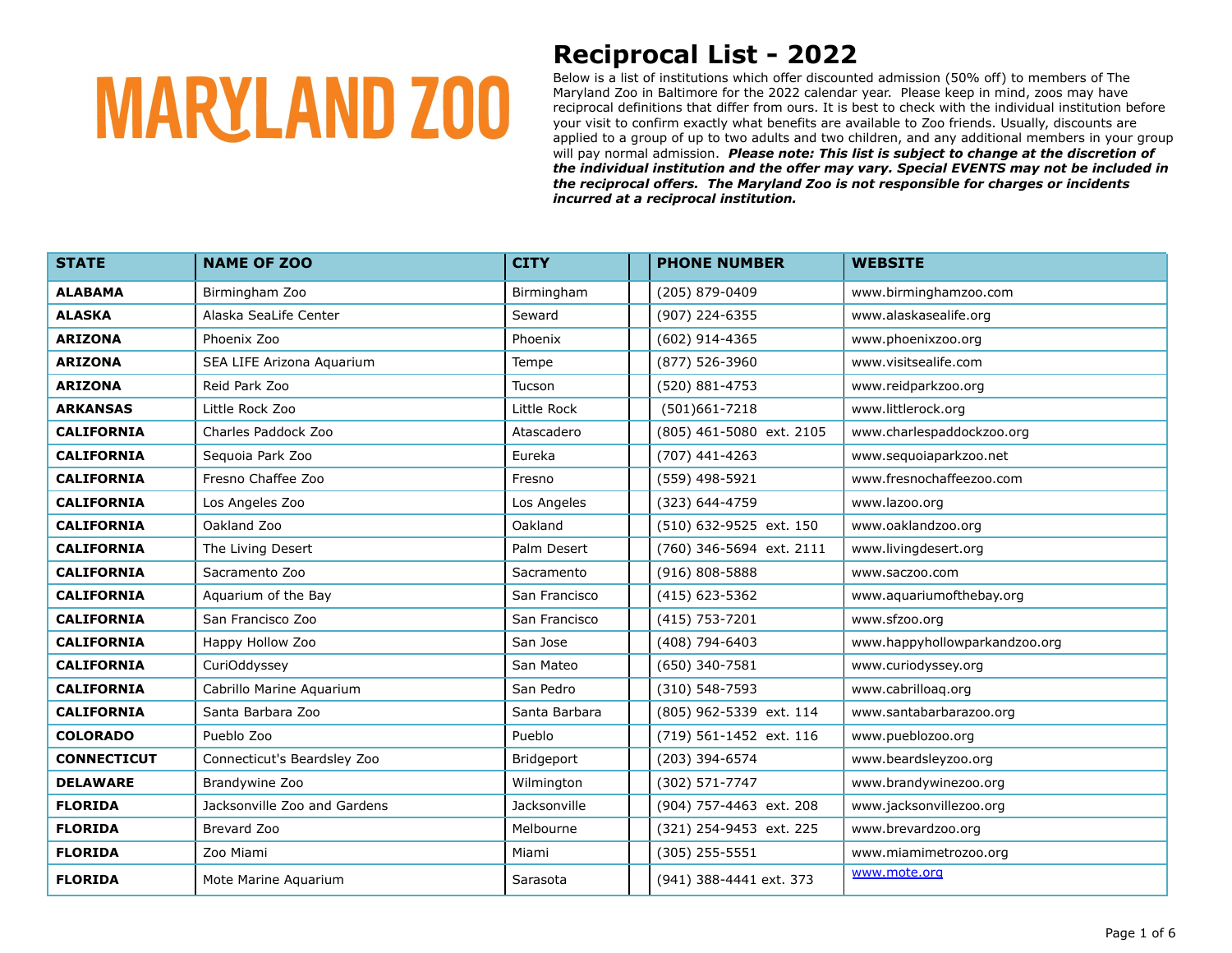### **Reciprocal List - 2022**

| <b>STATE</b>    | <b>NAME OF ZOO</b>                           | <b>CITY</b>     | <b>PHONE NUMBER</b>     | <b>WEBSITE</b>               |
|-----------------|----------------------------------------------|-----------------|-------------------------|------------------------------|
| <b>FLORIDA</b>  | Central Florida Zoo & Botanical Gardens      | Sanford         | (407) 323-4450 ext.117  | www.centralfloridazoo.org    |
| <b>FLORIDA</b>  | St. Augustine Alligator Farm                 | St. Augustine   | (904) 824-3337 ext. 10  | www.alligatorfarm.org        |
| <b>FLORIDA</b>  | Tampa's Lowry Park Zoo                       | Tampa           | (813) 935-8552 ext 255  | www.lowryparkzoo.com         |
| <b>FLORIDA</b>  | The Florida Aquarium                         | Tampa           | (813) 273-4030          | www.flaquarium.org           |
| <b>FLORIDA</b>  | Palm Beach Zoo                               | West Palm Beach | (561) 533-0887 ext.238  | www.palmbeachzoo.org         |
| <b>GEORGIA</b>  | Chehaw Wild Animal Park                      | Albany          | (229) 430-3966          | www.parksatchehaw.org        |
| <b>GEORGIA</b>  | Zoo Atlanta                                  | Atlanta         | (404) 624-5662          | www.zooatlanta.org           |
| <b>IDAHO</b>    | Zoo Boise                                    | Boise           | (208) 608-7744          | www.zooboise.org             |
| <b>IDAHO</b>    | Idaho Falls Zoo at Tautphaus Park            | Idaho Falls     | (208) 612-8421          | www.idahofallsidaho.gov      |
| <b>ILLINOIS</b> | Miller Park Zoo                              | Bloomington     | (309) 434-2250          | www.millerparkzoo.org        |
| <b>ILLINOIS</b> | Lincoln Park Zoo                             | Chicago         | (312) 742-2076          | www.lpzoo.org                |
| <b>ILLINOIS</b> | Scovill Zoo                                  | Decatur         | (217) 421-7435          | www.decatur-parks.org/zoo    |
| <b>ILLINOIS</b> | Peoria Zoo                                   | Peoria          | (309) 681-3500          | www.peoriazoo.org            |
| <b>ILLINOIS</b> | Henson Robinson Zoo                          | Springfield     | $(217) 585 - 1821$      | www.hensonrobinsonzoo.org    |
| <b>ILLINOIS</b> | Cosley Zoo                                   | Wheaton         | (630) 665-5534          | www.cosleyzoo.org            |
| <b>INDIANA</b>  | Mesker Park Zoo & Botanic Garden             | Evansville      | (812) 435-6143 ext. 413 | www.meskerparkzoo.com        |
| <b>INDIANA</b>  | Fort Wayne Children's Zoo                    | Fort Wayne      | (260) 427-6800          | www.kidszoo.org              |
| <b>INDIANA</b>  | Potawatomi Zoo                               | South Bend      | (574) 235-7651          | www.potawatomizoo.org        |
| <b>IOWA</b>     | Blank Park Zoo                               | Des Moines      | (515) 974-2600          | www.blankparkzoo.org         |
| <b>IOWA</b>     | National Mississippi River Museum & Aquarium | Port of Dubuque | (563) 557-9545 ext.213  | www.rivermuseum.com          |
| <b>KANSAS</b>   | David Traylor Zoo of Emporia                 | Emporia         | (620) 341-4365          | www.emporia-kansas.gov/zoo   |
| <b>KANSAS</b>   | Lee Richardson Zoo                           | Garden City     | (620) 276-6243          | www.leerichardsonzoo.org     |
| <b>KANSAS</b>   | Hutchinson Zoo                               | Hutchinson      | (620) 694-2672          | www.hutchgov.com/zoo         |
| <b>KANSAS</b>   | Sunset Zoo                                   | Manhattan       | (785) 587-2737          | www.sunsetzoo.com            |
| <b>KANSAS</b>   | Rolling Hills Zoo                            | Salina          | (785) 827-9488          | www.rollinghillswildlife.com |
| <b>KANSAS</b>   | Topeka Zoological Park                       | Topeka          | (785) 368-9161          | www.topeka.org/zoo           |
| <b>KANSAS</b>   | Sedgwick County Zoo                          | Wichita         | $(316)$ 266-8288        | www.scz.org                  |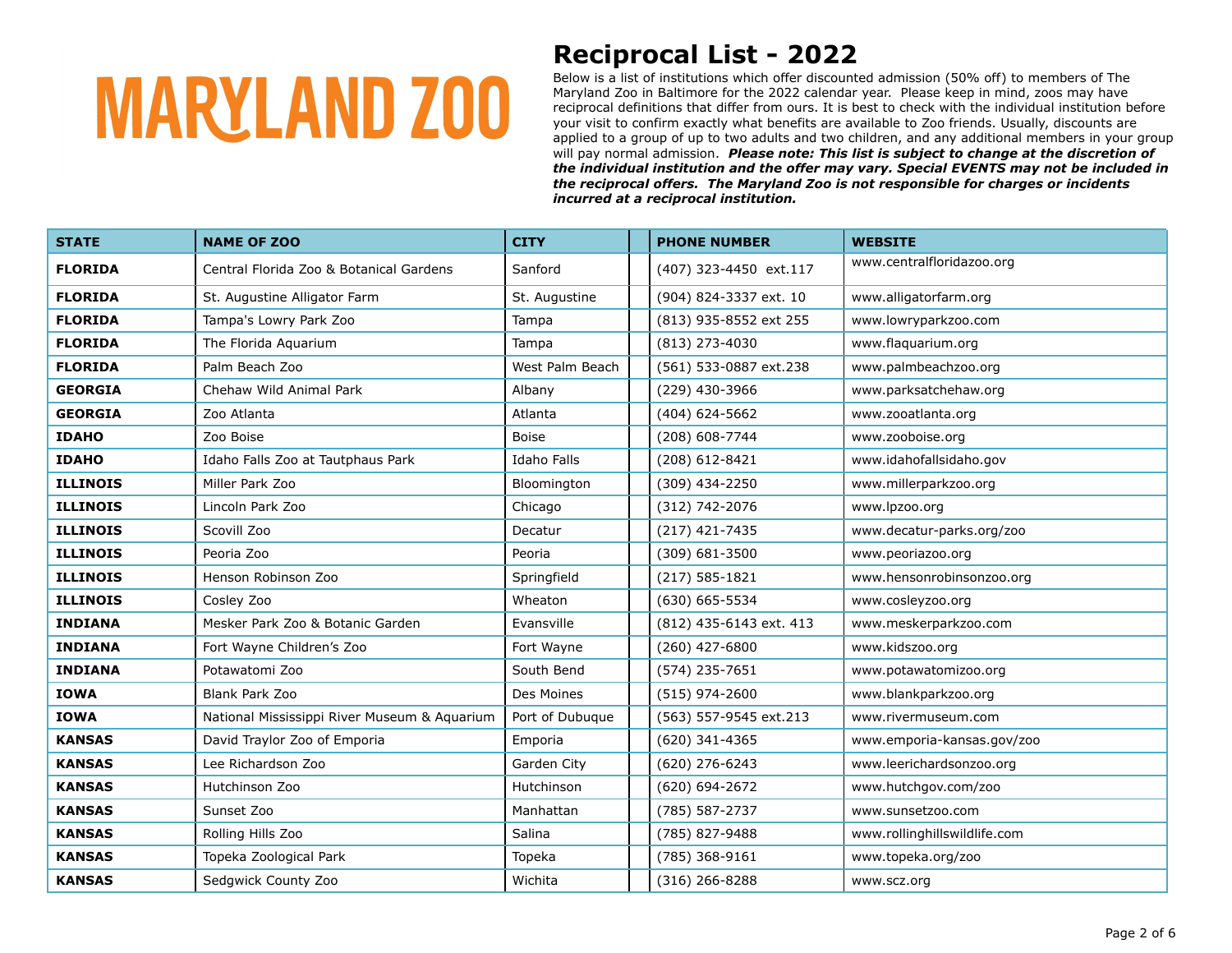### **Reciprocal List - 2022**

| <b>STATE</b>         | <b>NAME OF ZOO</b>                   | <b>CITY</b>         | <b>PHONE NUMBER</b>    | <b>WEBSITE</b>               |
|----------------------|--------------------------------------|---------------------|------------------------|------------------------------|
| <b>KENTUCKY</b>      | Louisville Zoological Garden         | Louisville          | (502) 459-2181         | www.louisvillezoo.org        |
| <b>LOUISIANA</b>     | Alexandria Zoo                       | Alexandria          | $(318)$ 441-6833       | www.thealexandriazoo.com     |
| <b>LOUISIANA</b>     | BREC's Baton Rouge Zoo               | Baton Rouge         | (225) 775-3877         | www.brzoo.org                |
| <b>MARYLAND</b>      | Salisbury Zoo                        | Salisbury           | (410) 860-6880         | www.salisburyzoo.org         |
| <b>MASSACHUSETTS</b> | Capron Park Zoo                      | Attleboro           | (774) 203-1843         | www.capronparkzoo.com        |
| <b>MASSACHUSETTS</b> | Franklin Park Zoo (Zoo New England)  | Boston              | $(617)$ 989-2076       | www.franklinparkzoo.org      |
| <b>MASSACHUSETTS</b> | Museum of Science                    | Boston              | $(617)$ 589-0180       | www.mos.org                  |
| <b>MASSACHUSETTS</b> | <b>Buttonwood Park Zoo</b>           | New Bedford         | (508) 991-4556 ext. 10 | www.bpzoo.org                |
| <b>MASSACHUSETTS</b> | Stone Zoo (Zoo New England)          | Stoneham            | (617) 989-2076         | www.zoonewengland.com        |
| <b>MICHIGAN</b>      | SEA LIFE Michigan Aguarium           | Auburn Hills        | (866) 622-0605         | www.visitsealife.com         |
| <b>MICHIGAN</b>      | Binder Park Zoo                      | <b>Battle Creek</b> | (269) 979-1351         | www.binderparkzoo.org        |
| <b>MICHIGAN</b>      | Detroit Zoological Society           | Detroit             | (248) 541-5717         | www.detroitzoo.org           |
| <b>MICHIGAN</b>      | John Ball Zoological Garden          | <b>Grand Rapids</b> | $(616)$ 336-4312       | www.johnballzoosociety.org   |
| <b>MICHIGAN</b>      | Potter Park Zoological Gardens       | Lansing             | (517) 342-2717         | www.americanzoos.info        |
| <b>MICHIGAN</b>      | Children's Zoo at Celebration Square | Saginaw             | (989) 759-1408         | www.saginawzoo.com           |
| <b>MINNESOTA</b>     | Minnesota Zoo                        | Apple Valley        | (952) 431-9339         | www.mnzoo.com                |
| <b>MINNESOTA</b>     | Lake Superior Zoo                    | Duluth              | (218)730-4500 ext. 204 | www.lszoo.org                |
| <b>MINNESOTA</b>     | Como Park Zoo                        | St. Paul            | (651) 487-8296         | www.comozooconservatory.org  |
| MISSISSIPPI          | Jackson Zoological Park              | Jackson             | (601) 352-2580 ext 221 | www.jacksonzoo.org           |
| <b>MISSOURI</b>      | Endangered Wolf Center               | Eureka              | (636) 938-5900         | www.endangeredwolfcenter.org |
| <b>MISSOURI</b>      | Kansas City Zoo                      | Kansas City         | (816) 595-1234         | www.kansascityzoo.org        |
| <b>MISSOURI</b>      | Sea Life Aquarium                    | Kansas City         | (816) 471-4386         | www.sealifeus.com            |
| <b>MISSOURI</b>      | Saint Louis Zoo                      | Saint Louis         | $(314) 646 - 4540$     | www.stlzoo.org               |
| <b>MISSOURI</b>      | Dickerson Park Zoo                   | Springfield         | (417) 743-1570         | www.dickersonparkzoo.org     |
| <b>MONTANA</b>       | Grizzly & Wolf Discovery Center      | West Yellowstone    | (406) 646-7001 ext 111 | www.grizzlydiscoveryctr.org  |
| <b>NEBRASKA</b>      | Lincoln Children's Zoo               | Lincoln             | (402) 475-6741         | www.lincolnzoo.org           |
|                      |                                      |                     |                        |                              |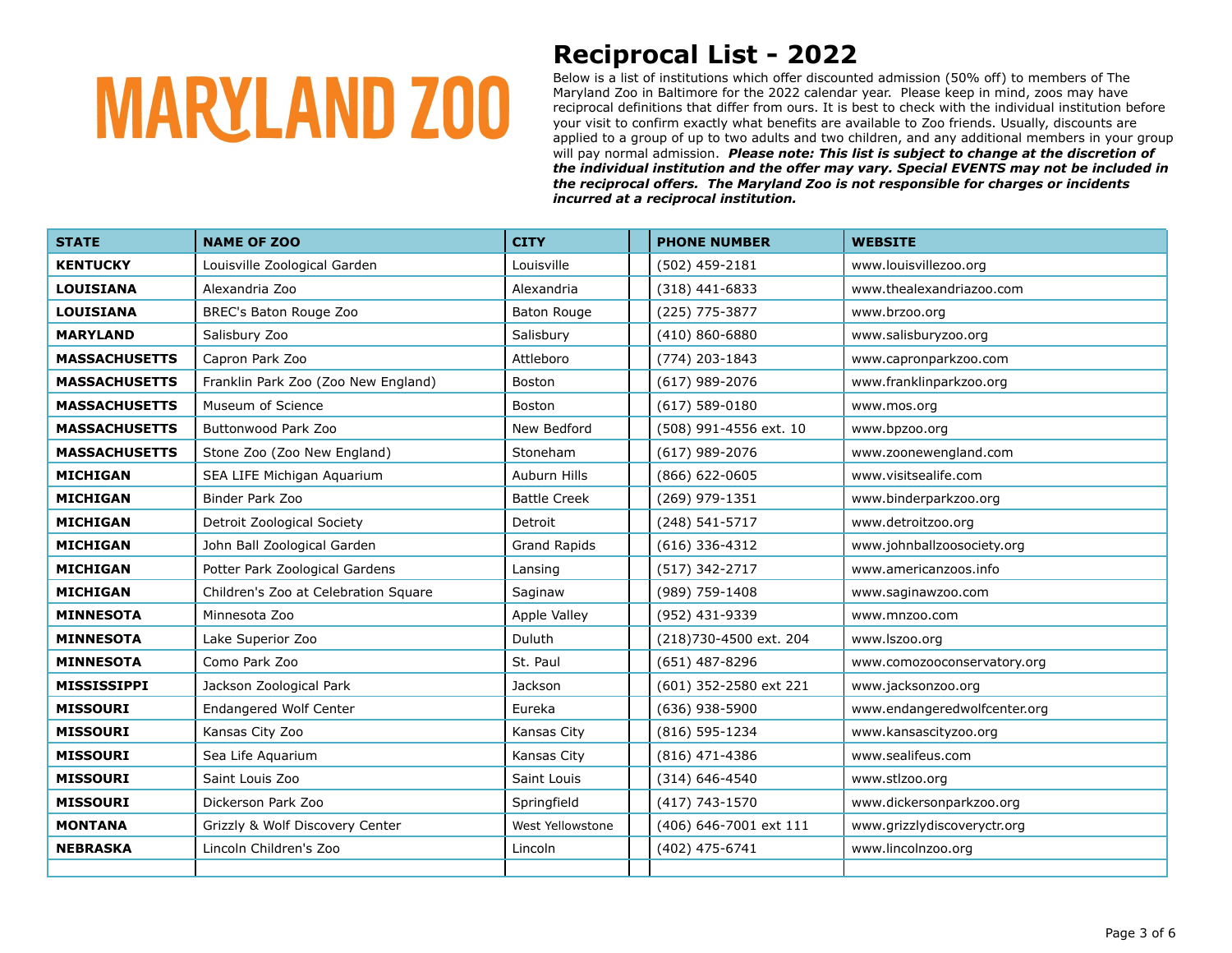### **Reciprocal List - 2022**

| <b>STATE</b>          | <b>NAME OF ZOO</b>                           | <b>CITY</b>           | <b>PHONE</b>             | <b>WEBSITE</b>                              |
|-----------------------|----------------------------------------------|-----------------------|--------------------------|---------------------------------------------|
| <b>NEBRASKA</b>       | Omaha's Henry Doorly Zoo & Aquarium          | Omaha                 | (402) 738-2094           | www.omahazoo.com                            |
| <b>NEBRASKA</b>       | Riverside Discovery Center                   | Scottsbluff           | $(308) 632 - 0062$       | www.riversidezoo.org                        |
| <b>NEW HAMPSHIRE</b>  | Squam Lakes Natural Science Center           | Holderness            | (603) 968-7194, ext.12   | www.nhnature.org                            |
| <b>NEW JERSEY</b>     | Cape May County Park and Zoo                 | Cape May              | (609) 465-5271           | www.cape-may.nj.us                          |
| <b>NEW JERSEY</b>     | Bergen County Zoo                            | Paramus               | (201) 262-3771           | www.co.bergen.nj.us                         |
| <b>NEW JERSEY</b>     | Turtle Back Zoo                              | West Orange           | (973) 731-5800, ext 241  | www.turltebackzoo.com                       |
| <b>NEW MEXICO</b>     | Alameda Park Zoo                             | Alamogordo            | (575) 439-4290           | www.alamogordo.net                          |
| <b>NEW MEXICO</b>     | ABO BioPark                                  | Albuguergue           | (505) 764-6280           | www.cabq.gov/biopark                        |
| <b>NEW MEXICO</b>     | Living Desert Zoo & Gardens State Park       | Carlsbad              | (575) 887-5516           | www.enmnrd.state.nm.us/PRD/LivingDesert.htm |
| <b>NEW YORK</b>       | Buffalo Zoo                                  | <b>Buffalo</b>        | $(716)$ 995-6131         | www.buffalozoo.org                          |
| <b>NEW YORK</b>       | Trevor Zoo                                   | Millbrook             | (845) 677-3704           | www.millbrook.org                           |
| <b>NEW YORK</b>       | Seneca Park Zoo                              | Rochester             | (585) 336-7212           | www.senecaparkzoo.org                       |
| <b>NEW YORK</b>       | Staten Island Zoo                            | Staten Island         | (718) 442-3100, ext.23   | www.statenislandzoo.org                     |
| <b>NEW YORK</b>       | Rosamond Gifford Zoo at Burnet Park          | Syracuse              | (315) 435-8511, ext.130  | www.rosamondgiffordzoo.org                  |
| <b>NORTH CAROLINA</b> | North Carolina Zoological Park               | Asheboro              | (336) 879-7258           | www.nczoo.org                               |
| <b>NORTH CAROLINA</b> | Western North Carolina Nature Center         | Asheville             | (828) 259-8092           | www.wildwnc.org                             |
| <b>NORTH CAROLINA</b> | North Carolina Aguarium at Pine Knoll Shores | <b>Atlantic Beach</b> | (800) 832-3474, ext.237  | www.ncaquariums.com                         |
| <b>NORTH CAROLINA</b> | Museum of Life and Science                   | Durham                | (919)220-5429            | www.lifeandscience.org                      |
| <b>NORTH CAROLINA</b> | Greensboro Science Center                    | Greensboro            | (336)288-3769            | www.natsci.org                              |
| <b>NORTH CAROLINA</b> | North Carolina Aquarium at Fort Fisher       | Kure Beach            | (800) 832-3474, ext 237  | www.ncaquariums.com                         |
| <b>NORTH CAROLINA</b> | North Carolina Aquarium at Roanoke Island    | Manteo                | (800) 832-3474, ext 237  | www.ncaquariums.com                         |
| <b>NORTH DAKOTA</b>   | Dakota Zoo                                   | <b>Bismarck</b>       | (701) 223-7543           | www.dakotazoo.org                           |
| <b>NORTH DAKOTA</b>   | Red River Zoo                                | Fargo                 | (701) 277-9240, ext.305  | www.redriverzoo.org                         |
| <b>NORTH DAKOTA</b>   | Roosevelt Park Zoo                           | Minot                 | (701) 857-4166           | www.rpzoo.com                               |
| <b>NORTH DAKOTA</b>   | Chahinkapa Zoo                               | Wahpeton              | (701) 642-8709           | www.wahpetonpark.com/zoo                    |
| <b>OHIO</b>           | Akron Zoological Park                        | Akron                 | (330) 375-2550, ext.7246 | www.akronzoo.org                            |
| <b>OHIO</b>           | Cincinnati Zoo & Botanical Gardens           | Cincinnati            | $(513) 559 - 7788$       | www.clevelandmetroparks.com                 |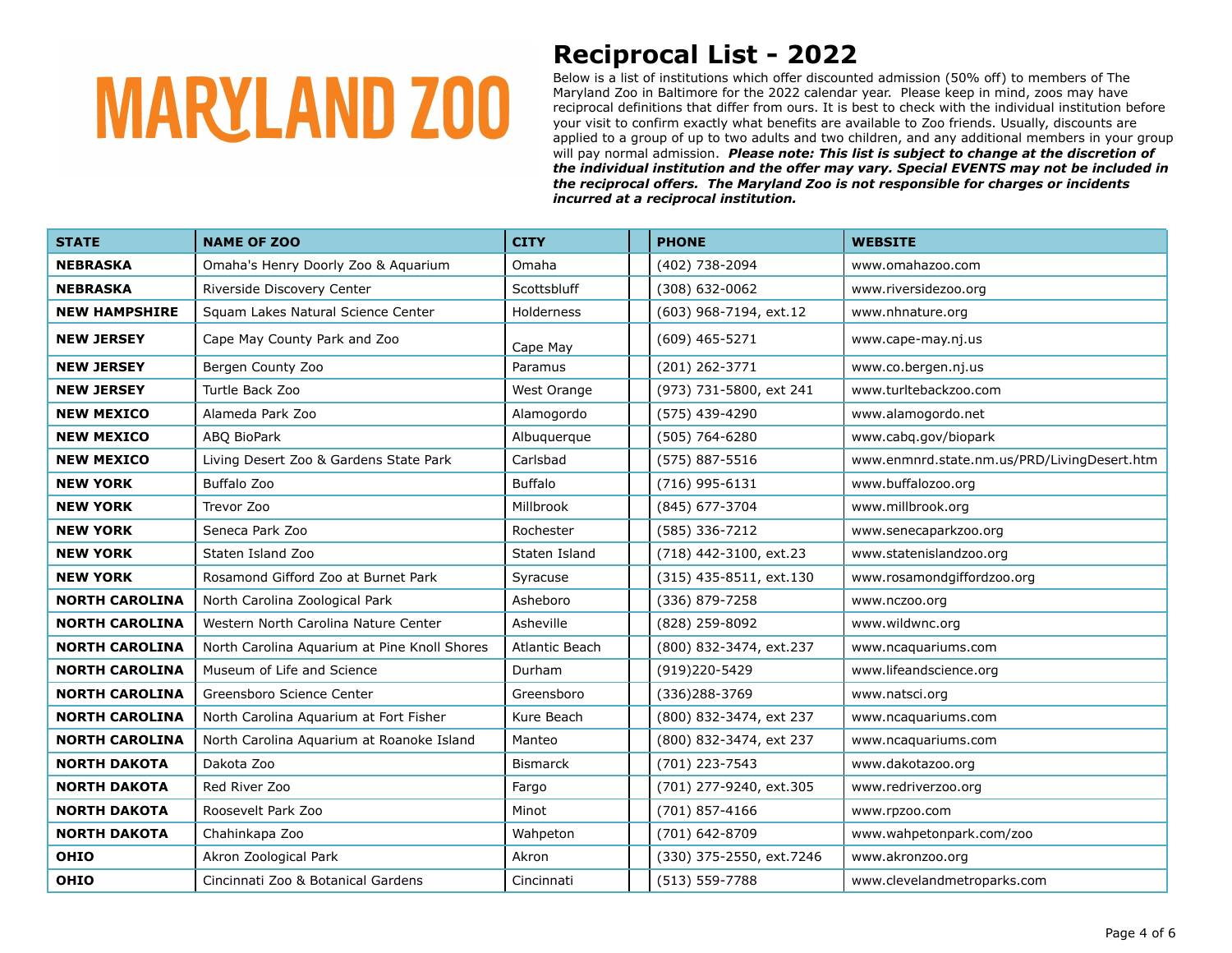### **Reciprocal List - 2022**

| <b>STATE</b>          | <b>NAME OF ZOO</b>                      | <b>CITY</b>   | <b>PHONE</b>              | <b>WEBSITE</b>                    |
|-----------------------|-----------------------------------------|---------------|---------------------------|-----------------------------------|
| <b>OHIO</b>           | Cleveland Metroparks Zoo                | Cleveland     | (216) 635-3355            | www.cincyzoo.org                  |
| <b>OHIO</b>           | Columbus Zoo & Aquarium                 | Columbus      | (614) 724-3489            | www.columbuszoo.org               |
| <b>OHIO</b>           | the Wilds                               | Cumberland    | (614) 724-3489            | www.thewilds.com                  |
| <b>OHIO</b>           | Boonshoft Museum of Discovery           | Dayton        | (937) 275-7431, ext. 158  | www.boonshoftmuseum.org           |
| <b>OHIO</b>           | African Safari Wildlife Park            | Port Clinton  | (800) 521-2660, ext. 7    | www.africansafariwildlifepark.com |
| OHIO                  | The Toledo Zoo                          | Toledo        | (419) 385-5721, ext. 3024 | www.toledozoo.org                 |
| <b>OKLAHOMA</b>       | Oklahoma City Zoo & Botanical Garden    | Oklahoma City | (405) 425-0233            | www.okczoo.com                    |
| <b>OKLAHOMA</b>       | Tulsa Zoo                               | Tulsa         | $(918) - 669 - 6603$      | www.tulsazoo.org                  |
| <b>OREGON</b>         | Oregon Zoo                              | Portland      | (503) 220-5737            | www.oregonzoo.org                 |
| <b>OREGON</b>         | Wildlife Safari                         | Winston       | (541) 679-6761, ext. 210  | www.wildlifesafari.org            |
| <b>PENNSYLVANIA</b>   | Erie Zoological Society                 | Erie          | $(814) 864 - 4091$        | www.eriezoo.org                   |
| <b>PENNSYLVANIA</b>   | ZOOAMERICA North American Wildlife Park | Hershey       | (717) 534-3123            | www.zooamerica.com                |
| <b>PENNSYLVANIA</b>   | Elmwood Park Zoo                        | Norristown    | (610) 277-3825, ext.275   | www.elmwoodparkzoo.org            |
| PENNSYLVANIA          | Philadelphia Zoo                        | Philadelphia  | (215) 243-5254            | www.phillyzoo.org                 |
| <b>PENNSYLVANIA</b>   | National Aviary                         | Pittsburgh    | (412) 323-7235            | www.aviary.org                    |
| <b>PENNSYLVANIA</b>   | Pittsburgh Zoo & PPG Aquarium           | Pittsburgh    | (412) 365-2534            | www.pittsburghzoo.org             |
| <b>PENNSYLVANIA</b>   | Lehigh Valley Zoo                       | Schnecksville | (610) 799-4171, ext.225   | www.lvzoo.org                     |
| <b>RHODE ISLAND</b>   | Roger Williams Park Zoo                 | Providence    | (401) 941-3910, ext 369   | www.rogerwilliamsparkzoo.org      |
| <b>SOUTH CAROLINA</b> | Riverbanks Zoo & Garden                 | Columbia      | (803) 602-0817            | www.riverbankszoo.org             |
| <b>SOUTH CAROLINA</b> | Greenville Zoo                          | Greenville    | (864) 467-4300            | www.greenvillezoo.com             |
| <b>SOUTH DAKOTA</b>   | Great Plains Zoo & Delbridge Museum     | Sioux Falls   | (605) 367-8313, ext.128   | www.greatplainszoo.org            |
| <b>SOUTH DAKOTA</b>   | Bramble Park Zoo                        | Watertown     | $(605) 882 - 6269$        | www.brambleparkzoo.com            |
| <b>TENNESSEE</b>      | Chattanooga Zoo at Warner Park          | Chattanooga   | (423) 617-1319            | www.chattanooga.gov               |
| <b>TENNESSEE</b>      | Knoxville Zoological Gardens            | Knoxville     | (865) 637-5331, ext.1010  | www.knoxville-zoo.org             |
| <b>TENNESSEE</b>      | Memphis Zoo                             | Memphis       | (901) 333-6767            | www.memphiszoo.org                |
| <b>TENNESSEE</b>      | Nashville Zoo, Inc.                     | Nashville     | (615) 833-1534            | www.nashvillezoo.org              |
| <b>TEXAS</b>          | Abilene Zoological Gardens              | Abilene       | (325) 676-6451            | www.abilenetx.com/zoo             |